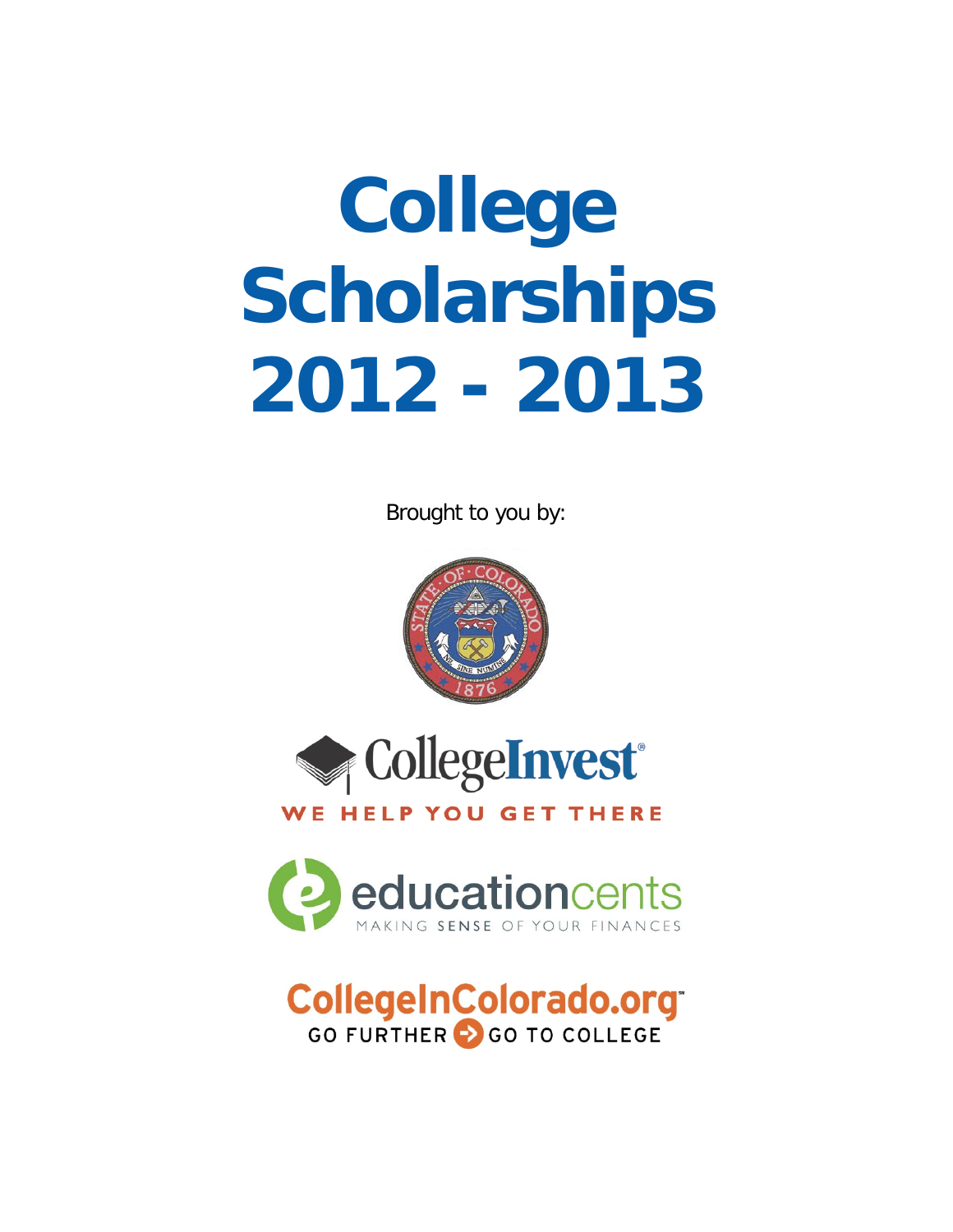# **CollegeInvest Scholarships**

#### **Education Cents Rewards Program**

Deadline: Ongoing

CollegeInvest's Education Cents rewards program offers registered users an incentive to learn more about personal finance and the importance of education beyond high school. We currently offer monthly and annual scholarship drawings. When you earn enough rewards points you will be able to redeem them for entries in our scholarship drawings. You can enter as many times as you'd like and the more you enter, the better your odds are of winning!

You must create a free Education Cents account to start earning. [Create your account](http://educationcents.org/Register.aspx) now - it's quick and easy! [www.educationcents.org](http://www.educationcents.org/)

# **College In Colorado Scholarships**

#### **College In Colorado College Application Month Scholarship**

Deadline: October 31<sup>st</sup> Participate in College Application Month during for your chance to win a \$1,000 scholarship each week in October. For more details go to www.CICCollegeAppMonth.org.

#### **College In Colorado ACT Test Prep Scholarship**

College In Colorado will award Colorado students who are prepare for the April statewide ACT exam by giving away two \$500 scholarships. Enter to win by completing one or more sections of the ACT Test Prep on www.CollegeInColorado.org. Send a copy of your summary page from the ACT Test Prep to College In Colorado. The deadline to enter is April 30, 2011. (You don't have to be a junior to enter. All ages are encouraged to apply.) Visit [www.CollegeInColorado.org](http://www.collegeincolorado.org/) for more information. Apply after February 15, 2011.

# **Colorado Scholarships**

# **(Colorado residents and/or Colorado college students)**

#### **Alexander Foundation**

#### Deadline: Mid April

Applicants must be gay, lesbian, bisexual or transgendered, reside in Colorado and be accepted or enrolled in an accredited Colorado institution of higher education. Applicants may apply as often as they wish, however a cumulative maximum award limit of \$9,000 will be enforced. <https://sites.google.com/site/thealexanderfoundation/scholarships>

#### **Arapahoe Credit Union Scholarships**

Deadline: May  $1<sup>st</sup>$ , 2013

Must be an Arapahoe Credit Union Member in good standing. Minimum 2.0 GPA, accepted by an accredited college or university and complete a 500 word essay. Six traditional \$1,000 scholarships are awarded to any high school student, and four non-traditional \$1,000 Scholarships.

[https://www.arapahoecu.org//ACU\\_Scholarships.htm](https://www.arapahoecu.org/ACU_Scholarships.htm)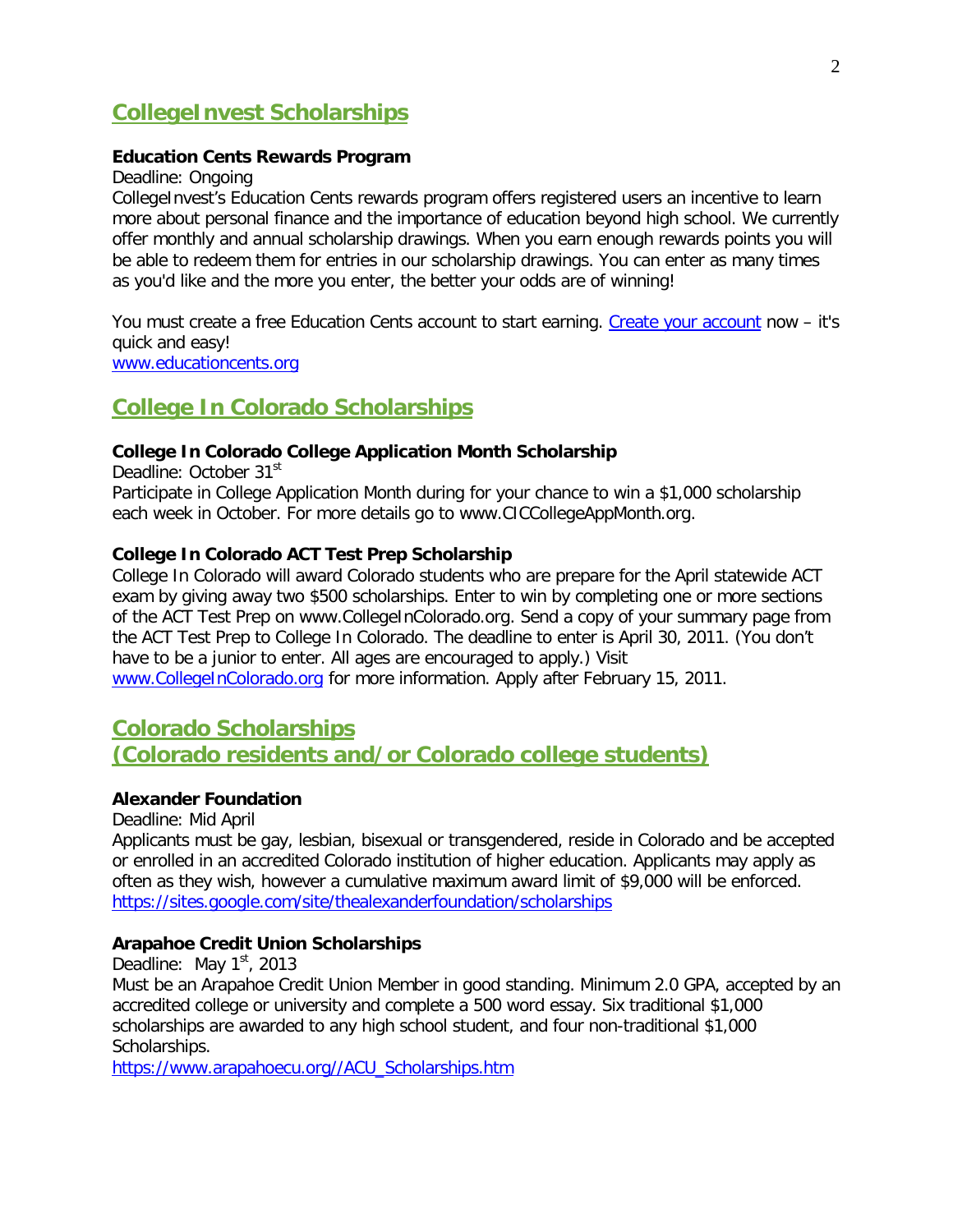#### 3

#### **Boettcher Scholarship**

Deadline: November 1<sup>st</sup> of your Senior year

Rank in the top five percent of their graduating class or the top two students in classes under 40 students. Score 1200 or higher on the SAT reading and math sections combine or 27 or higher on the ACT. Colorado Resident, U.S. citizen or permanent resident of the United States and High School Senior. Scholarship amount ranges from \$50,000 - \$160,000. [www.boettcherfoundation.org/scholarships/index.html](http://www.boettcherfoundation.org/scholarships/index.html)

#### **College Access Challenge Grant**

Deadline: June 30<sup>th</sup>

Student must be a high school senior or current college student attending at least part-time for the 2012-2013 school year. Student must complete the FAFSA, qualify for the Federal Pell Grant and submit the Student Aid Report (SAR). Completion of all Education Cents financial education courses is required.

[www.educationcents.org](http://www.educationcents.org/)

#### **Colorado Contractors Association**

Deadline: Ongoing

Student must be a junior or senior in college and must be accepted into a construction related program, parent must be a Colorado Contractors Association member. Please contact donor for more information. Scholarships can be valued at \$500-2,500. [www.coloradocontractors.org/scholarships.htm](http://www.coloradocontractors.org/scholarships.htm)

#### **Colorado Council Volunteerism & Community Service Scholarship**

Deadline: January 30th

Applicant must be a graduating high school senior and must be a U.S. Citizen or permanent resident of Colorado for his/her final- two years of high school. Applicant must be enrolled as a full-time student at a Colorado Council member institution within six months of graduating from high school. The applicant must also demonstrate significant experience in

volunteerism/community service and have a minimum 2.5 cumulative GPA on a 4.0 scale. Scholarship amount of \$1,250.

[www.coloradocouncil.org](http://www.coloradocouncil.org/)

#### **Colorado Educational Services and Development Association (CESDA)**

Deadline: March 1st

Applicant must be a first generation student, or member of an underrepresented ethnic or racial minority, and/or show financial need, have a minimum cumulative high school grade point average of 2.80 on a scale of 4.00, a resident of the State of Colorado and graduate high school Spring 2011. Student must enroll at least part time at a 2 or 4- year non-profit Colorado college. Applicant will be selected by, but not limited to, the following criteria: leadership and community service particularly within minority communities, past academic performance, personal and professional accomplishments, personal attributes, special abilities, academic goals, and financial need. 5 scholarships will be awarded and 1 scholarship for undocumented students.

[www.cesda.org](http://www.cesda.org/)

#### **Colorado Society of Certified Public Accountants (CSCPA) Scholarships**

Deadline: June 1st

\$2,500 are awarded twice a year to upper division accounting majors at Colorado colleges and universities with accrediting accounting programs. Both undergraduate and graduate students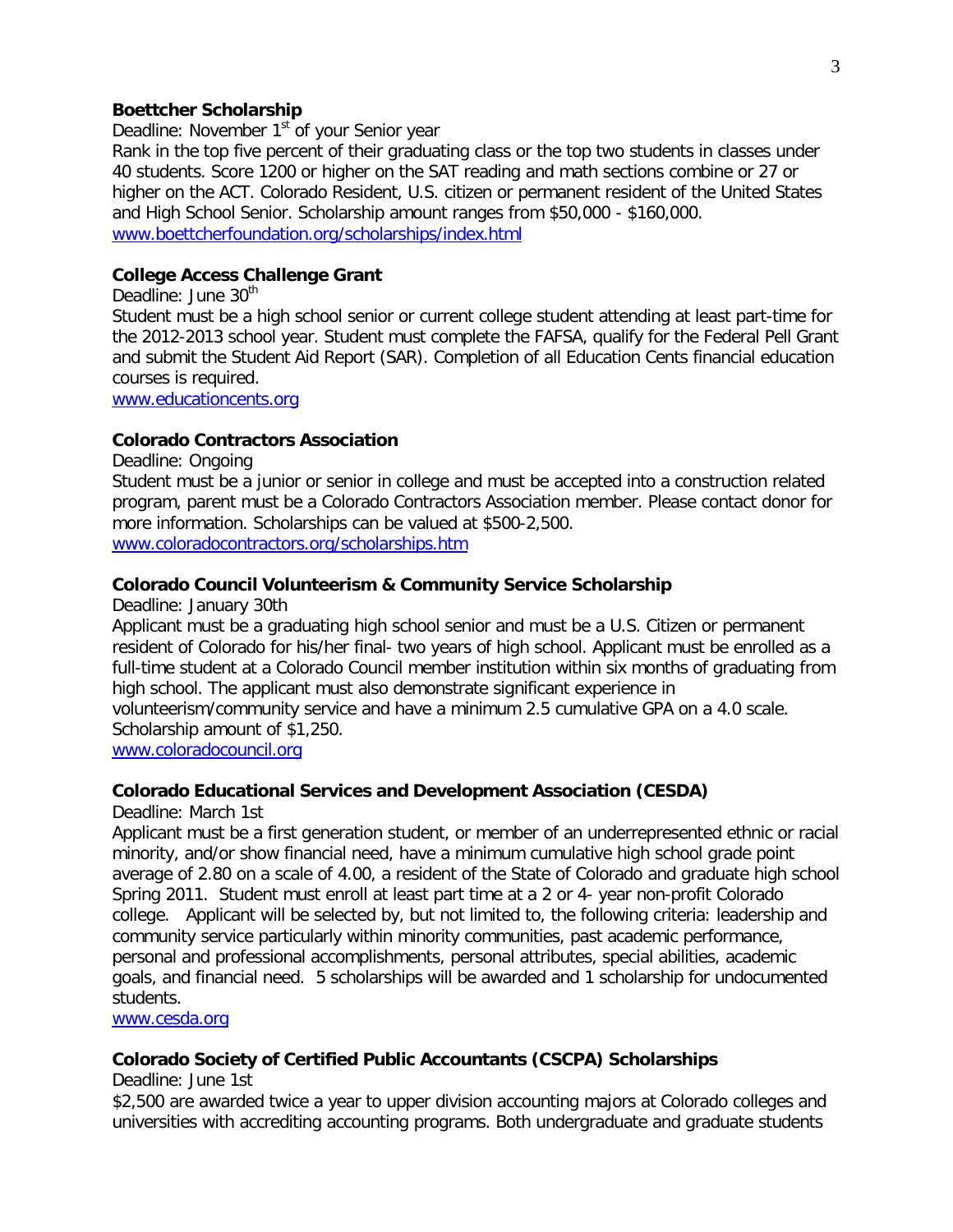are eligible. Scholarships awarded in July for the fall quarter/semester. Amount of scholarship: \$2,500.

<http://www.cocpa.org/student-center/scholarships.html>

#### **Presidents Leadership Program – Colorado State University**

To apply, students must be high school seniors identified as finalists for one of the following scholarships: Anschutz, Boettcher, Daniels, Monfort, Puksta, National Achievement, National Hispanic Recognition, or National Merit.Additional requirements include significant participation in high school leadership and service activities, and a commitment to leadership, service, and scholarship in college. Final selection will be based upon receiving one of the aforementioned scholarships. Admission to the program will be on a rolling basis until the five PLP Scholars are selected and confirmed. As such, you are encouraged to complete your application as soon as possible.

<http://www.slice.colostate.edu/plp-scholars-class.aspx>

#### **Daniels Fund**

Deadline: November 30<sup>th</sup>

The Daniels Fund Scholarship Program consists of the Daniels Scholarship, for graduating high school seniors, and the Daniels Opportunity Scholarship, for nontraditional students.

[www.danielsfund.org/Scholarships/index.asp](http://www.danielsfund.org/Scholarships/index.asp)

#### **Denver Foundation**

Deadline: Ongoing The Denver Foundation offers a number of scholarship programs for which students and teachers can apply. Please click on link to view program descriptions. [www.denverfoundation.org/page17851.cfm](http://www.denverfoundation.org/page17851.cfm)

#### **Denver Scholarship Foundation**

Deadline: April 1st

DSF offers need-based scholarships to qualifying graduates of Denver Public Schools. The scholarship, which can be as much as \$5,000 a year, can be used at [39 postsecondary](https://www.denverscholarship.org/Page.aspx?pid=767)  [institutions](https://www.denverscholarship.org/Page.aspx?pid=767) in Colorado, including technical and community colleges, state colleges and universities, and private institutions. The scholarship is renewable for up to five years depending on the type of college you attend.

[www.denverscholarship.org](http://www.denverscholarship.org/)

#### **Restoration Logistics**

Deadline: December 1<sup>st</sup>

DRI has created a scholarship that is open to any child or grandchild of an active Colorado fire fighter or support personnel. This scholarship is intended to reward students for exceptional achievement, above and beyond their peers.

<http://www.disaster-experts.com/Scholarship.htm>

#### **Greenhouse Scholars**

Deadline: January 1<sup>st</sup>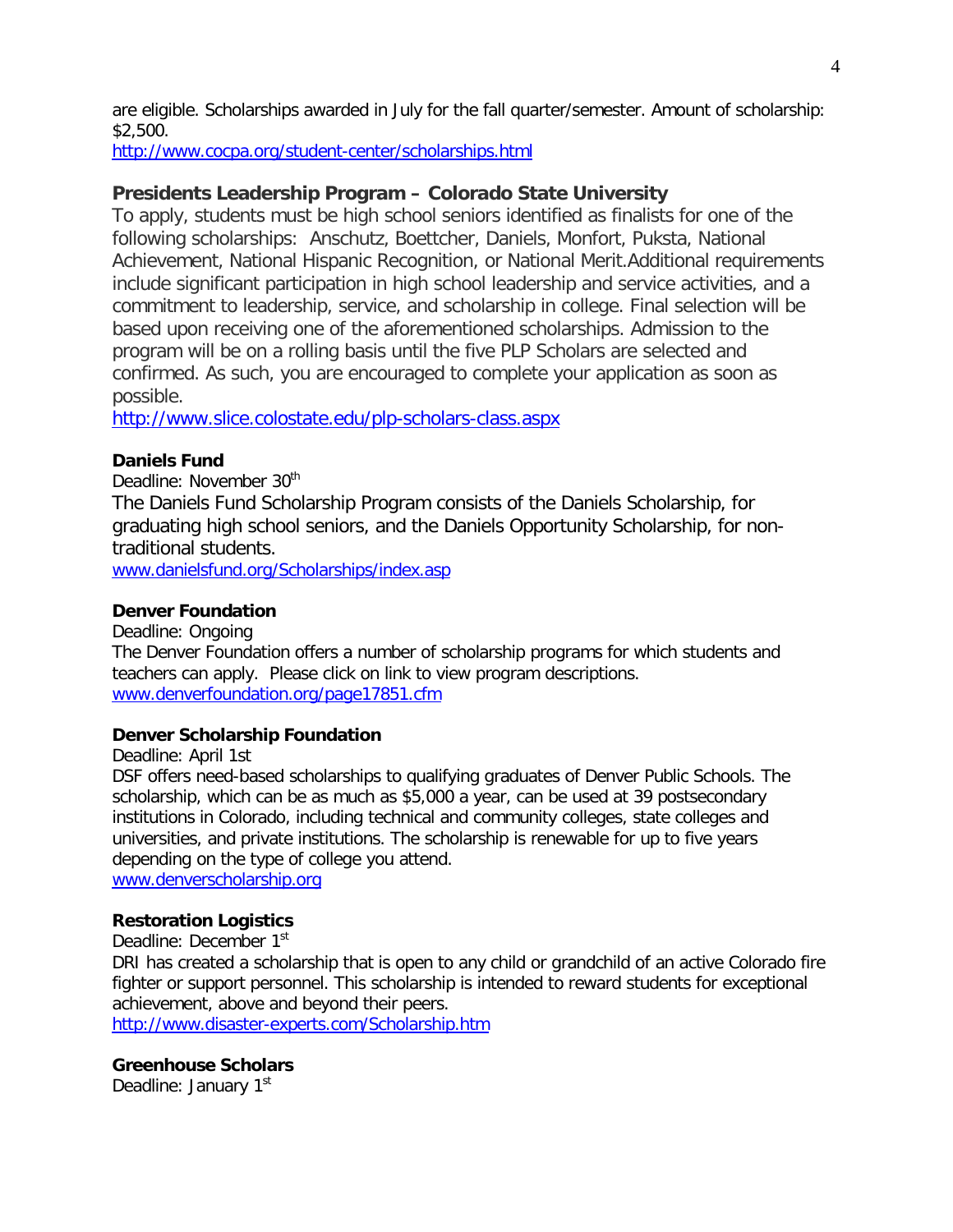To be considered eligible for our program, you must be a graduating high school senior planning to attend a four-year accredited academic institution, minimum 3.5 GPA, must demonstrate strong commitment to the community, ability to persevere through difficult circumstances, possess excellent leadership skills and financial need. Student must also demonstrate financial need (annual household income no greater than \$70,000) <http://www.greenhousescholars.org/index.html>

#### **Gordon Scheer Accounting Scholarship**

Deadline: June 30th

Applicant must be an accounting major attending an accredited Colorado college or university who has completed at least eight semester hours of accounting courses, including one intermediate course. Applicant must have a minimum 3.5 GPA. Selection is based upon scholastic achievement. Maximum award amount \$1,250. <http://www.aie.org/Scholarships/detail.cfm?id=17924>

#### **Latin American Educational Foundation**

Deadline: January  $1<sup>st</sup>$  and March  $15<sup>th</sup>$ Colorado resident of Hispanic heritage and/or actively involved in the Hispanic community, accepted to an accredited college, university or vocational school, minimum 3.0 cumulative grade point average. Recipients are required to fulfill 10 hours of community service during year of funding.

[www.laef.org](http://www.laef.org/)

#### **Sachs Foundation Scholarship**

Deadline: January  $1<sup>st</sup>$  and March  $1<sup>st</sup>$ Applicants must be a member of the Black/African-American race and must be a full time Colorado resident for a minimum of five years. Applications are only accepted from current high school seniors. Average undergraduate grant is normally \$5,000 a year. [www.sachsfoundation.org/](http://www.sachsfoundation.org/)

#### **Society of Women Engineers (SWE)**

Deadline: Varies – please see donor website for more information The SWE Scholarship Program provides financial assistance to women admitted to accredited baccalaureate or graduate programs, in preparation for careers in engineering, engineering technology and computer science.

[www.societyofwomenengineers.org/](http://www.societyofwomenengineers.org/)

# **General Scholarships**

#### **Ace Foundation Scholarship**

Deadline: Opens December 2012

Must be a high school graduate/equivalent or will graduate before August 31, 2012. Student must be a U.S. Citizen or citizen of a recognized U.S. territory and must be accepted to an accredited post K-12 institution of higher learning prior to the scholarship selection date.

[www.acefoundation.net](http://www.acefoundation.net/)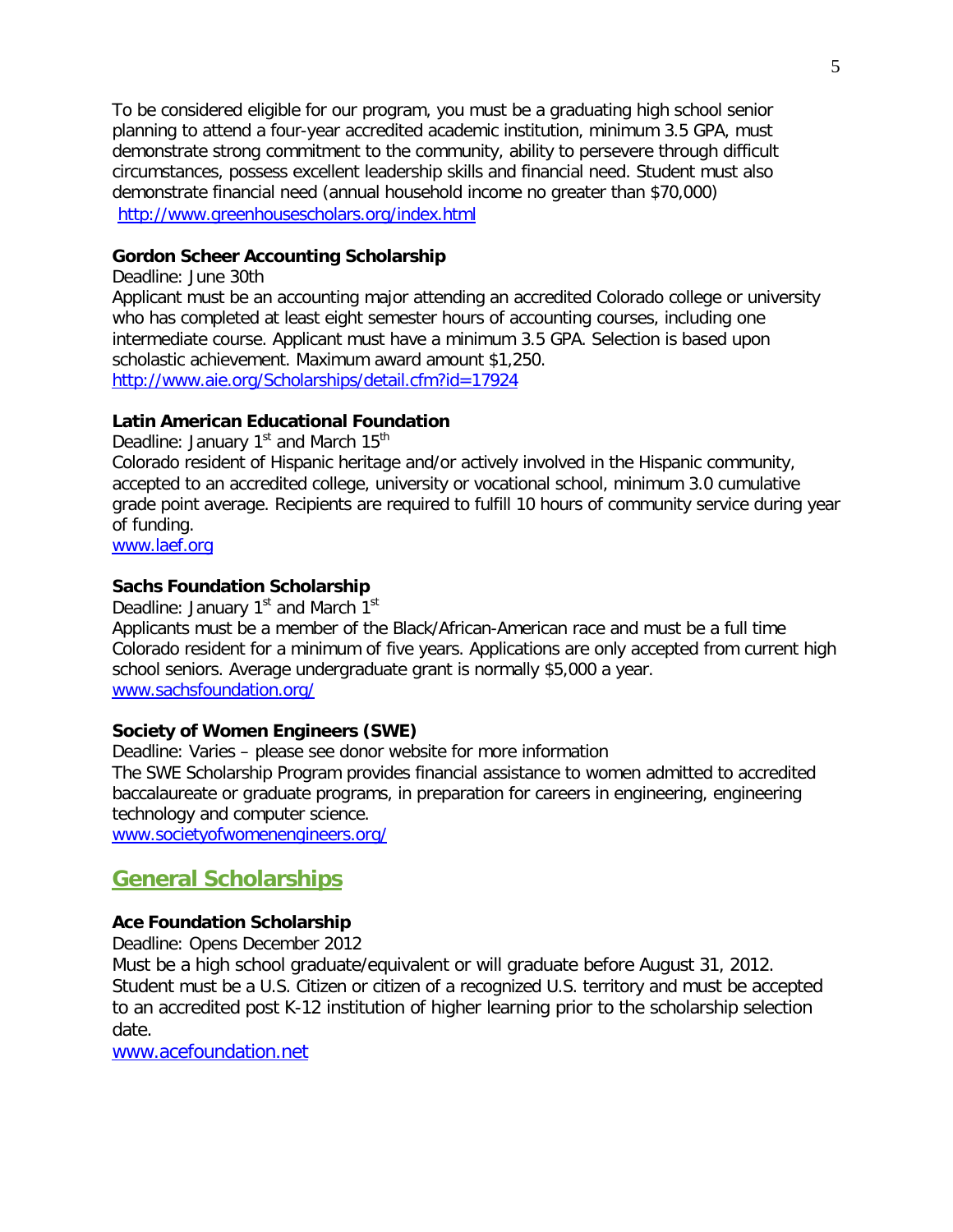#### **Actuarial Scholarships**

Deadline: Ongoing

The list on the website is provided as a comprehensive listing of scholarships available for actuarial students. Please refer to the specific eligibility requirements for each scholarship for more information.

[www.beanactuary.org/hs/scholarships.cfm](http://www.beanactuary.org/hs/scholarships.cfm)

#### **Automotive Hall of Fame Scholarship**

Deadline: June 30<sup>th</sup>

Applicants must be a United States citizen or in the United States on a Student Visa. Submit a completed application form indicating a sincere interest in an automotive career with a 3.0 GPA or higher and two letters of recommendation. Other qualifications can be found on their site. <http://www.automotivehalloffame.org/education/scholarships>

#### **College Prowler Monthly Scholarship**

Deadline: Ongoing

Applicant must be a legal resident of the United States or a International student with a valid visa, currently enrolled or planning to enroll within 12 months. Awards are randomly drawn each month. Recipients are awarded \$2,000.

http://campuslife.collegeprowler.com/the\_scholarship.asp

#### **Dell Scholars Program**

Deadline: January 15th Senior, 2.4 GPA, demonstrate financial need, participating in a MSDF [approved college](http://www.dellscholars.org/crp.aspx?Students)  [readiness program](http://www.dellscholars.org/crp.aspx?Students) for a minimum of two years and a U.S. citizen or permanent resident. Awards up to \$20,000. [www.dellscholars.org](http://www.dellscholars.org/)

#### **Fashion Institute of Design & Merchandising (FIDM) Scholarships**

Deadline: Ongoing Various scholarships are available to students who qualify. Award amounts vary from \$500 to a full years worth of tuition. <http://fidm.edu/admissions/tuition/fidm-scholarships/>

#### **Holocaust Remembrance**

Deadline: Please check donor website for deadline updates.

The Holocaust Remembrance Project is a national essay contest for high school students and is designed to encourage and promote the study of the Holocaust. Scholarships are awarded to top winning essayists, ranging from \$250 to \$5,000. Second and Third Place winners receive cash prizes of \$500 and \$250.

[holocaust.hklaw.com/](http://holocaust.hklaw.com/)

#### **Horatio Alger National Scholarship Program**

Deadline: October 1<sup>st</sup> The National Scholarship Program is awarded to eligible students in all fifty states, the District of Columbia, and Puerto Rico. National Scholars receive an all expenses paid trip to Washington D.C. during the spring of their senior year to participate in the National Scholars Conference. Award amount: varies

[https://www.horatioalger.org/scholarships/program\\_national.cfm](https://www.horatioalger.org/scholarships/program_national.cfm)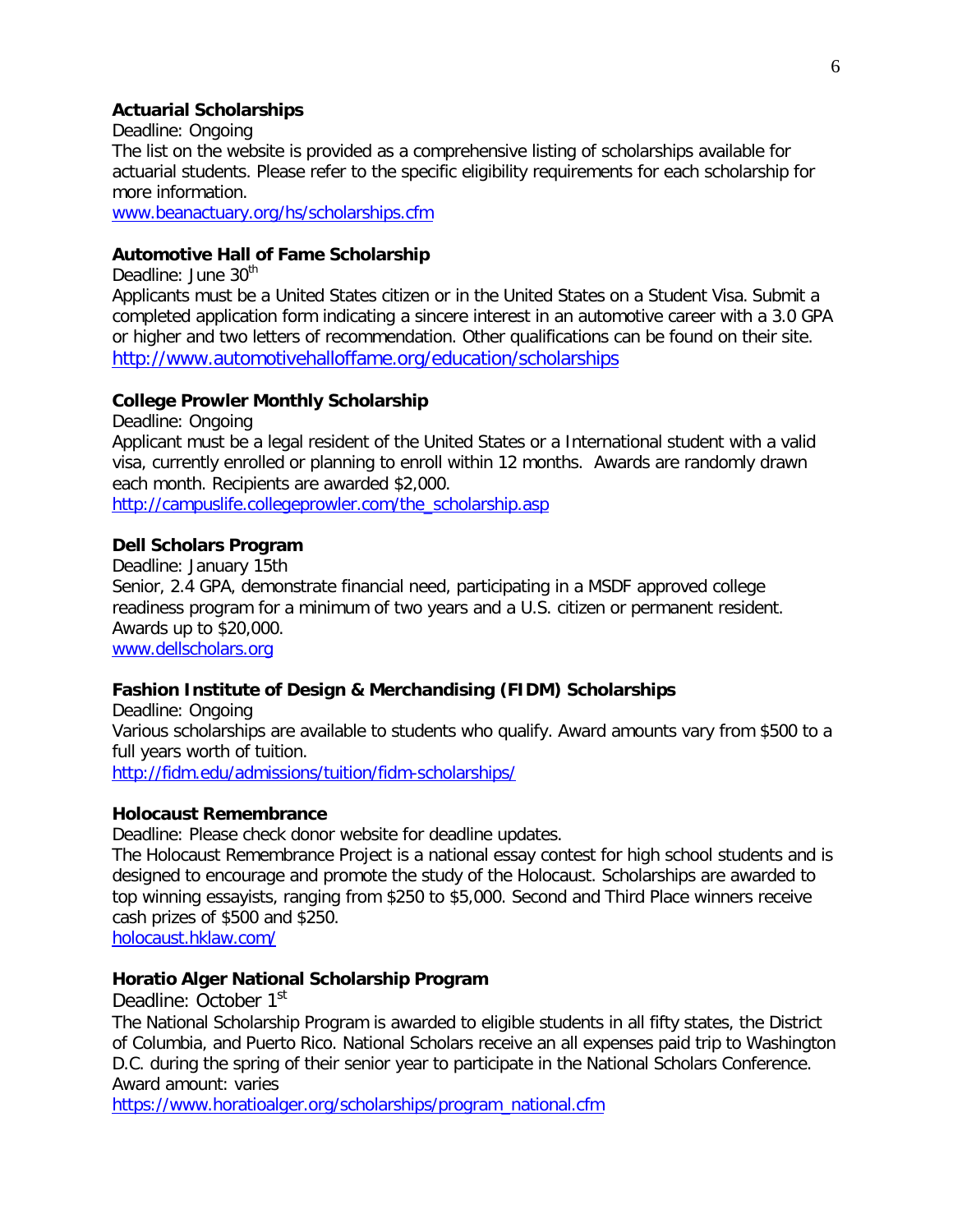#### **Army ROTC – Four Year Scholarships**

Deadline: January 10<sup>th</sup>, 2013

Student must be a U.S. citizen and be between the ages of 17 and 26. Student must have a high school GPA of at least 2.50 and have a high school diploma or equivalent. Score a minimum of 920 on the SAT (math/verbal) or 19 on the ACT (excluding the required writing test scores) and meet physical [standards.](http://www.goarmy.com/content/dam/goarmy/downloaded_assets/docs/hs-scholarship-physical-assessment-12.doc) Agree to accept a commission and serve in the Army on Active Duty or in a Reserve Component (Army Reserve or Army National Guard).

<http://www.goarmy.com/rotc/high-school-students/four-year-scholarship.html>

#### **Marine Corps Scholarship Foundation**

Deadline: March 1<sup>st</sup>

The MCSF is an organization founded in 1962 that provides scholarship assistance to the children of Marines, former Marines, and Navy Corpsmen who served with or are currently serving with Marines. The average scholarship amounts to \$3,000 per year, with \$30,000 in scholarship assistance to every child of a Marine, or of a Navy Corpsman serving with the Marines, whose parent is killed in the Global War on Terror. [www.mcsf.com](http://www.mcsf.com/)

#### **National Business Association (NBA)**

Deadline: March 1st

Those eligible to apply are high school seniors, and college freshmen, sophomore, and juniors who are dependent sons and daughters of NBA dues paying members. Note: The parents of the applicants must still be NBA members at the time the winners are selected in April. Award amount: \$1,500

www.nationalbusiness.org/nbaweb/member\_benefits/e310.htm

#### **2010 Project PAVE Transformations Scholarship**

Deadline: Spring 2013, check donor website for more information Recipients are chosen based on personal achievement and demonstration of resilience over an emotionally, physically, or sexually violent experience. Resilience is defined as the ability to overcome or bounce back from illness, change, or misfortune. The average amount of the scholarship is \$2,000 - \$4,000. Approximately ten scholarships will be awarded. [www.projectpave.org](http://www.projectpave.org/)

#### **Union Plus Scholarship Program**

Deadline: January  $31<sup>st</sup>$  by noon (EST)

Current and retired members of unions participating in any Union Plus program, their spouses and their dependent children can apply for a Union Plus Scholarship. The amount of the award ranges from \$500 - \$4,000.

[https://unionplusscholars.communityforce.com/student/introduction.aspx](http://www.unionplus.org/benefits/education/scholarships/up.cfm)

#### **Zinch scholarships**

Deadline: Varies on scholarship Offers varying scholarships. You must register on Zinch.com and your profile must be as complete as possible.

[www.zinch.com/static/college-scholarships.html](http://www.zinch.com/static/college-scholarships.html)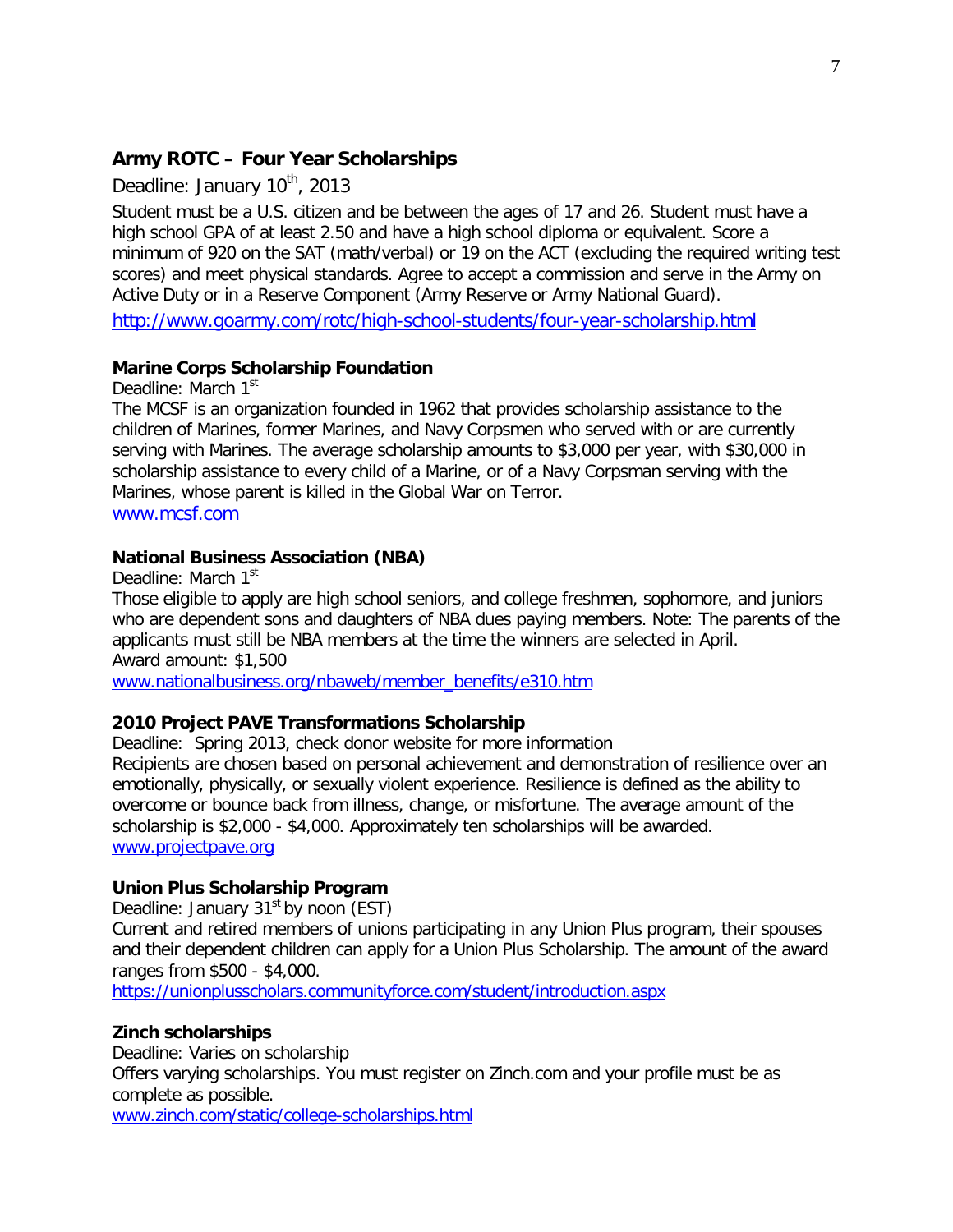# **Youth of Color & Women Scholarships**

#### **Alpha Kappa Alpha Scholarships**

Deadline: Please check donor website for deadlines Scholarships vary from merit, financial need, and Youth Partners Accessing Capital (P.A.C) Scholarships for undergraduate and graduate students. Awards range from \$750 to \$2,500. [www.akaeaf.org](http://www.akaeaf.org/)

#### **Appraisal Institute Education Trust Scholarships**

Deadline: Ongoing The Appraisal Institute Education Trust offers a variety of scholarships for minorities, women, undergraduate and graduate students. <http://www.aiedtrust.org/>

#### **Gates Millennium**

Deadline: January 11<sup>th</sup> Applicants are African American, American Indian/Alaska Native, Asian Pacific Islander American or Hispanic American and have attained a cumulative high school GPA of 3.3 on an un-weighted 4.0 scale or have earned a GED. Application and other requirements are available at their website.

[www.gmsp.org](http://www.gmsp.org/)

#### **Hispanic Scholarship Fund**

Deadline: Ongoing

This is the nation's largest provider of college financial aid for Latino students. They have a variety of scholarships available on their website with different eligibility requirements and award amounts.

[www.hsf.net/Scholarships.aspx?id=72&ekmensel=c580fa7b\\_10\\_0\\_72\\_1](http://www.hsf.net/Scholarships.aspx?id=72&ekmensel=c580fa7b_10_0_72_1)

#### **Hispanic College Fund**

Deadline: Ongoing

Each scholarship program has its own set of criteria. Go to the scholarship application site to read the full list of requirements of each program. At minimum applicant must be a U.S. citizen or a permanent resident residing in the 50 states or Puerto Rico or have graduated from a high school in the U.S. after having attended at least 3 years and must have a minimum GPA of a 3.0 on a 4.0 scale.

<http://www.hispanicfund.org/>programs/college/scholarships

#### **Historically Black College & University Scholarships**

Deadline: Vary on scholarship A variety of scholarships and award amounts are offered. Must register on their site to sign up for scholarships and navigate through their site. hbcuconnect.com/scholarships/

#### **IES Abroad Scholarships**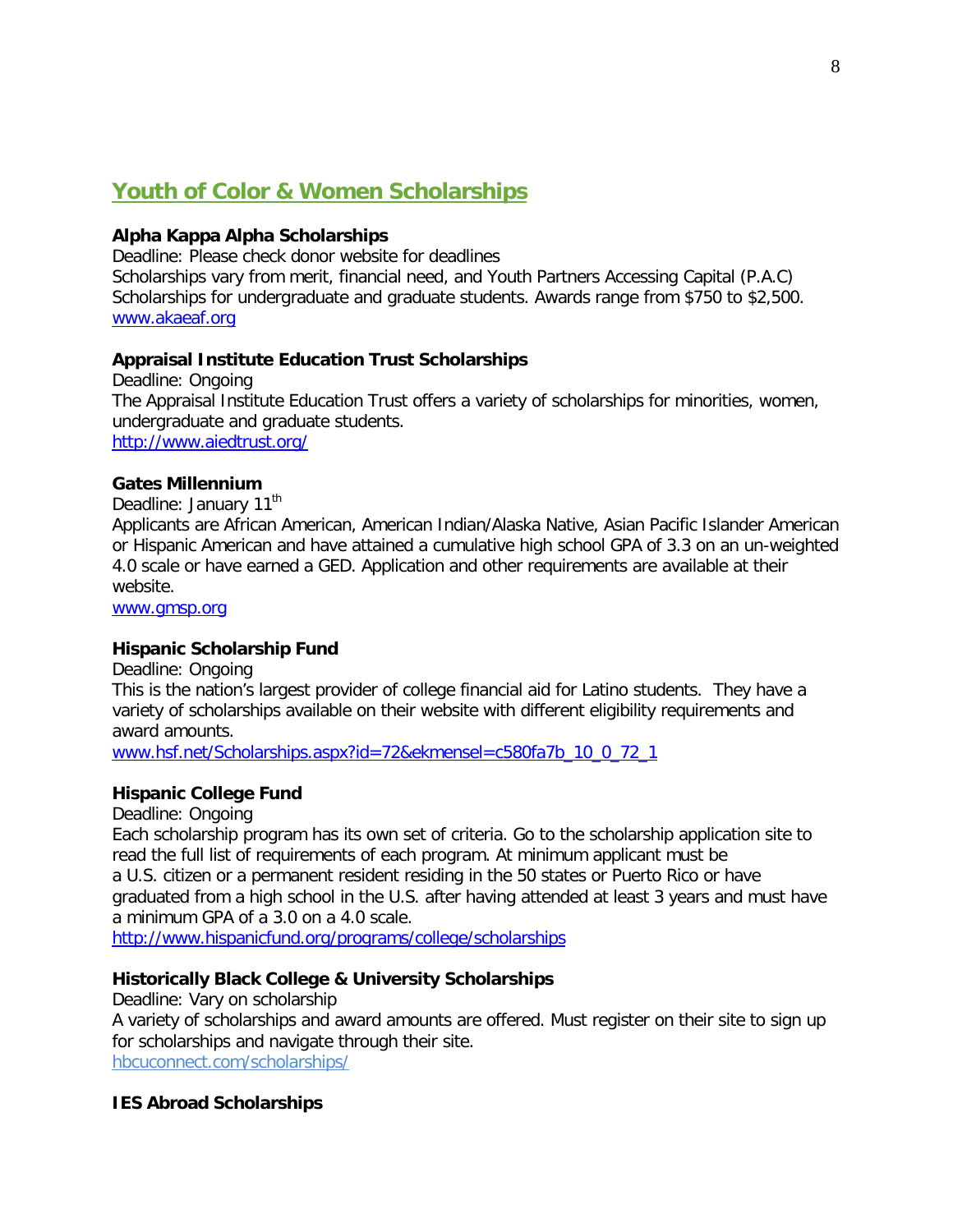#### Deadline: Ongoing

To be considered for IES Abroad aid, you must be admitted to and attend an IES Abroad program and your home school must be a member or associate member of the IES Abroad Consortium. Scholarships and grants range on award amount.

[https://www.iesabroad.org/IES/Scholarships\\_and\\_Aid/financialAid.html](https://www.iesabroad.org/IES/Scholarships_and_Aid/financialAid.html)

#### **Jackie Robinson**

Deadline: Opens October  $15<sup>th</sup>$  and closes March  $30<sup>th</sup>$ , 2013 at 5 PM (EST) Jackie Robinson Foundation provides scholarships of up to \$7,500 annually to minority high school students showing leadership potential and demonstrating financial need to attend an accredited 4-year college or university of their choice. [www.jackierobinson.org/apply/programs.php](http://www.jackierobinson.org/apply/programs.php)

**National Association of Black Journalists Scholarships** 

Deadline: Please check donor website for updates

Scholarships are open to any foreign or American born student, currently attending or entering an accredited four-year college/university in the U.S. or those who are candidates for graduate school. Award amounts range from \$1,250 to \$25,000.

<http://www.nabj.org/?page=SEEDScholarships&hhSearchTerms=scholarships>

#### **National Association of Negro Business and Professional Women's Clubs Scholarships**

Deadline: Opens January 1<sup>st</sup> and closes March 1<sup>st</sup> There are five different scholarships offered to African American females. Requirements range from writing an essay to having a grade point average of 3.0. www.nanbpwc.org/ScholarshipApplications.asp

#### **Organization of Chinese Americans UPS Scholarship**

Deadline: Please check donor website for deadline updates Applicants must be a current Asian Pacific American high school senior entering their first year of college, demonstrate financial need, be a permanent resident or U.S. citizen and have a cumulative GPA of 3.0 or above. www.ocanational.org

#### **Ron Brown Scholar Program**

Deadline: November 1<sup>st</sup> or January 9<sup>th</sup>

The Ron Brown Scholar Program seeks to identify African-American high school seniors who will make significant contributions to society. Applicants must excel academically, exhibit exceptional leadership potential, participate in community service activities and demonstrate financial need. Award amounts are \$10,000 annually for four years. [www.ronbrown.org](http://www.ronbrown.org/)

#### **Siemens Merit Scholarship**

Deadline: April  $1<sup>st</sup>$ , 2013 Provides \$6,000 scholarships for students in their senior year of high school. Parent must be an employee of Siemens Foundation. [http://www.siemens-foundation.org/en/merit\\_scholarship.htm](http://www.siemens-foundation.org/en/merit_scholarship.htm)

#### **State Farm Insurance**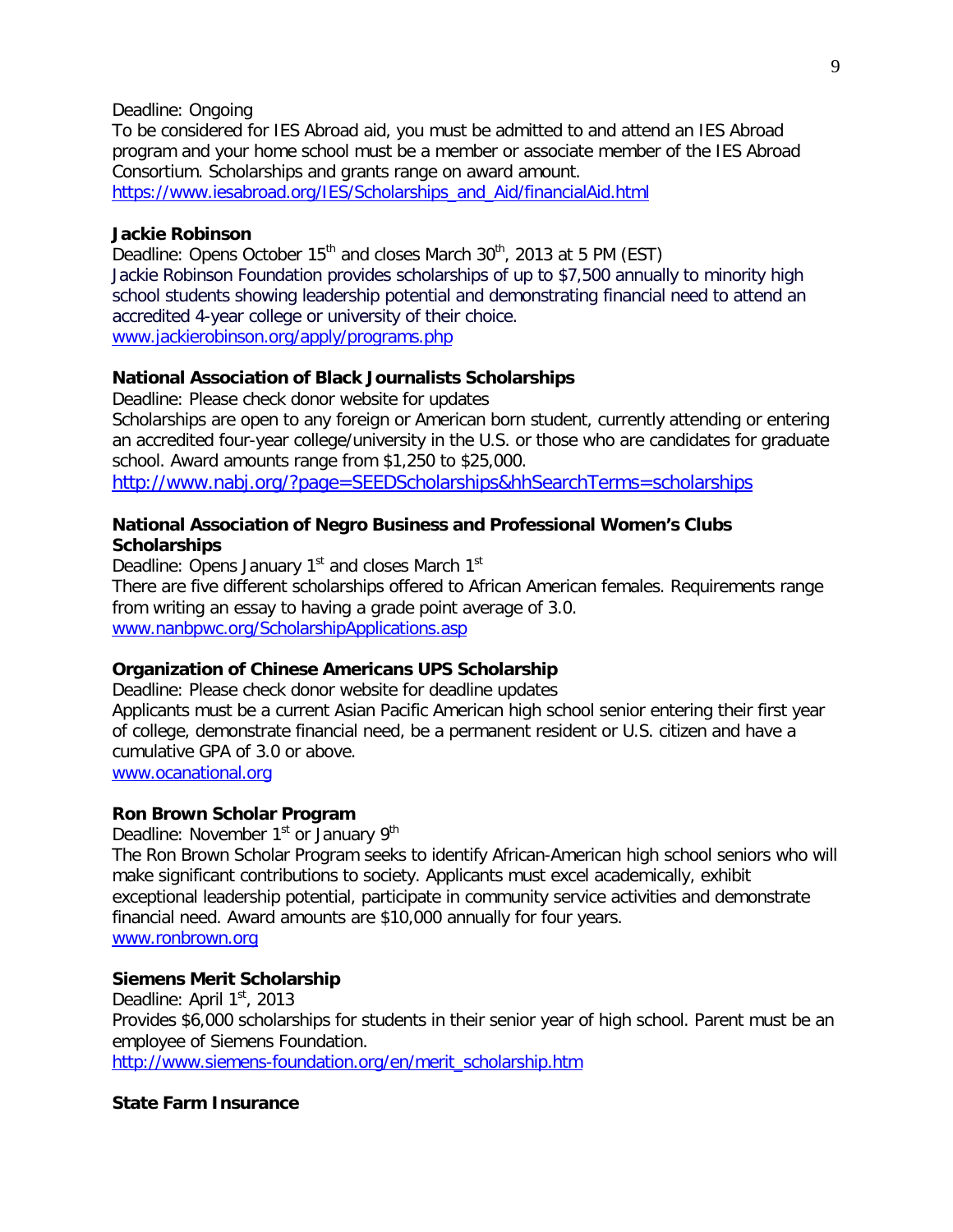Deadline: Various deadlines for multiple scholarships, please check donor website National Merit \$2,500 Scholarships are one-time, nonrenewable awards of \$2,500 made to high school seniors who qualify as top finalists in the annual National Merit Scholarship Program. The National Merit Scholarship Corporation chooses scholars based on PSAT/NMSQT scores and other criteria.

[http://www.statefarm.com/about/part\\_spos/grants/merit.asp](http://www.statefarm.com/about/part_spos/grants/merit.asp)

#### **Thurgood Marshall Scholarship Fund**

Deadline: Various deadlines for multiple scholarships, please check donor website Must be a U.S. Citizen, legal permanent resident or Passport stamped I-551, at least a 3.0 GPA, full-time student pursuing a degree in any discipline at one of the 47 TMCF "member schools", and demonstrate financial need. Average award is \$2,200. [www.thurgoodmarshallfund.net/scholarship/about-scholarship-program](http://www.thurgoodmarshallfund.net/scholarship/about-scholarship-program)

# **Scholarships for Students with Learning Disabilities, Other**

# **Disabilities or Health-Related Issues**

# **American Foundation for the Blind**

Deadline: Please check donor website for update on deadline (blind or visually impaired) Have several scholarships available with award amounts ranging from \$500 to \$2,500. Eligibility requirements vary for each scholarship. [www.afb.org/section.aspx?Documentid-2692](http://www.afb.org/section.aspx?Documentid-2692)

# **Optimist International**

(deaf and hard of hearing) Deadline: Please check donor website for deadline updates, usually Spring Scholarships are awarded based on contest results. Three different scholarships are available. Student must be under the age of 19 who have not graduate from high school. Award amounts range from \$1,000 to \$6,000.

<http://optimist.org/e/visitor/scholarships.cfm>

# **Moving Lives Forward Reintegration Scholarship**

(schizophrenia, related schizophrenia-spectrum disorders, or bipolar disorder) Deadline: Eligible candidates can apply October to January of each year The Lilly Reintegration Scholarship is to help people with severe mental illness offset their tuition, books and lab fees. The program is designed to help persons with bipolar disorder, schizophrenia and related schizophrenia-spectrum disorders acquire the educational and vocational skills needed to reintegrate into society.

[www.reintegration.com/resources/scholarships/apply.asp](http://www.reintegration.com/resources/scholarships/apply.asp)

# **Scholarships for Foster or Orphan Youth**

# **The Orphan Foundation of America Senior Year Scholarship**

Deadline: Available January  $1<sup>st</sup>$  to March  $31<sup>st</sup>$ , 2013

OFA proudly administers a variety of sponsored scholarships -- including the Casey Family Scholars Program, OFA sponsored scholarship program, Education and training voucher (ETV) program and the NC Reach.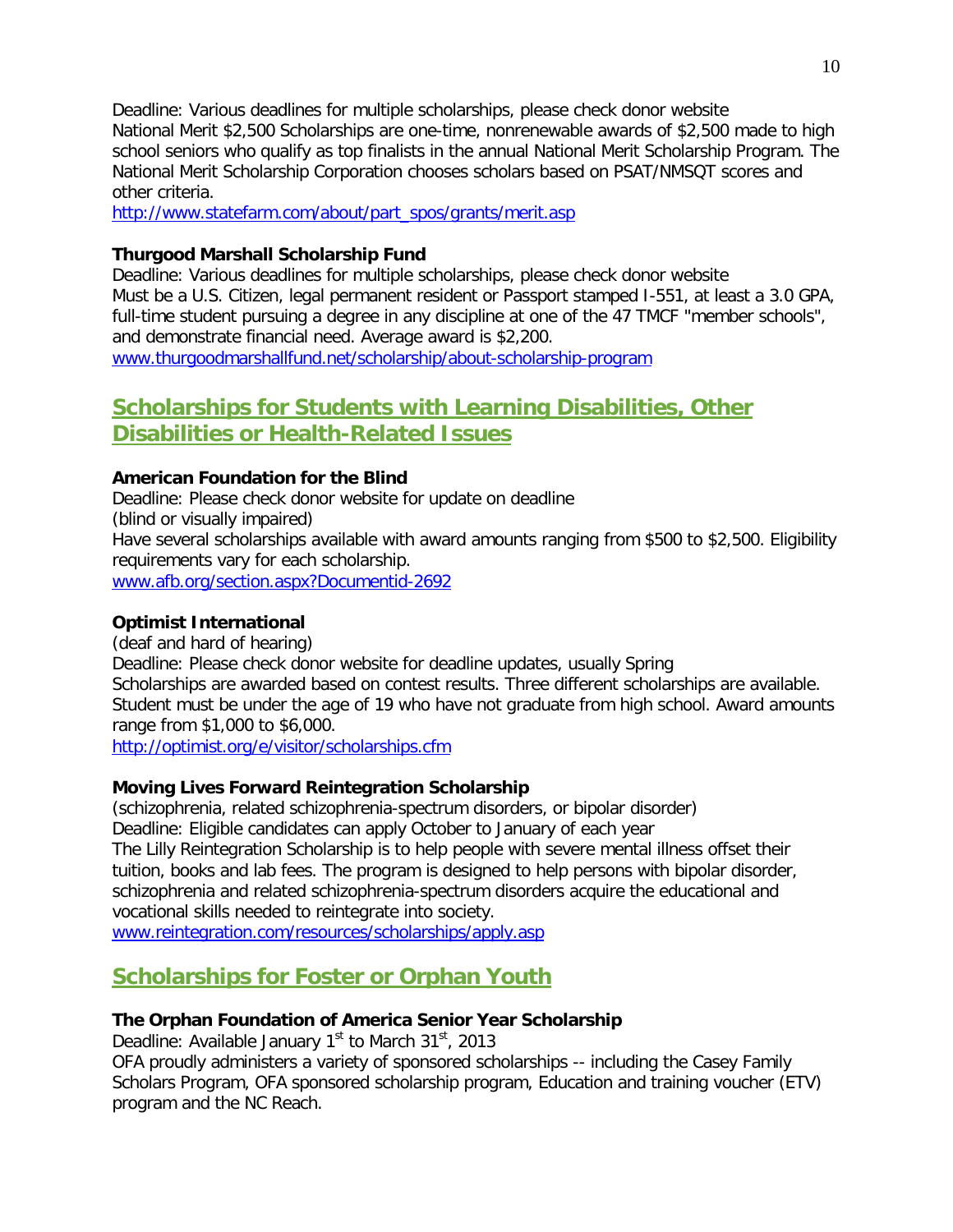#### <http://orphan.org/what-we-do/scholarships-and-grants/>

#### **Education Training Voucher Programs for Foster Youth**

The Education and Training Vouchers (ETV) Program assists eligible foster care and adopted youth with post-secondary education and training expenses. It is designed to help youth aging out of foster care make the transition to self-sufficiency by helping them receive the education, training and services necessary to obtain employment. The program provides eligible youth with funding assistance in the form of vouchers for of up to \$5,000 per year per youth. [www.statevoucher.org](http://www.statevoucher.org/)

#### **Helen M. McLoraine for Foster Care & Emancipating Youth Scholarship**

Deadline: Various deadlines

Scholarships for individuals who have been in the Colorado foster care system for a minimum of 24 months between the ages of 13 and 18 who would are planning to attend or are attending a trade or vocational school, community college, or four-year institution. This program is for youth in the Colorado foster care system or youth that have emancipated. The 2012 application will be posted here in February. <http://www.denverfoundation.org/grants/page/scholarships-for-college-students>

# **Gay, Lesbian, Bisexual, and Transgender Scholarship Resources**

#### **Gay, Lesbian, Bisexual, and Transgender (GLBT) Scholarship Resources include (website is a scholarship database):**

- Scholarships for self-identifed gays /lesbians
- Scholarships for community service to glbt service organizations
- Scholarships for the study of glbt culture
- Scholarships for the children of glbt parents

[www.hrc.org/apps/scholarshipdatabase/index.html#Colorado](http://www.washburn.edu/sobu/broach/glbt-scholar.html)

# **Scholarships for International Students (Non-Residents)**

Scholarship for the Latino Students Compiled by the Thomas Rivera Policy Institute Search engine to find scholarships based on your GPA, year in school, and citizenship. [http://www.latinocollegedollars.org](http://www.latinocollegedollars.org/)

The MALDEF Law School Scholarship Program

Deadline: Various

Awards scholarships every year to Latino law school students based upon three primary factors: demonstrated involvement in and commitment to serve the Latino community through the legal profession; academic and professional achievement; and financial need. Award up to \$7,000. [www.maldef.org/education/scholarships.htm](http://www.maldef.org/education/scholarships.htm)

See **UPS Scholarship** See **Hispanic College Fund** See **Thurgood Marshall Scholarship Fund** See **CESDA Diversity Scholarship**

**Non-Academic Scholarships**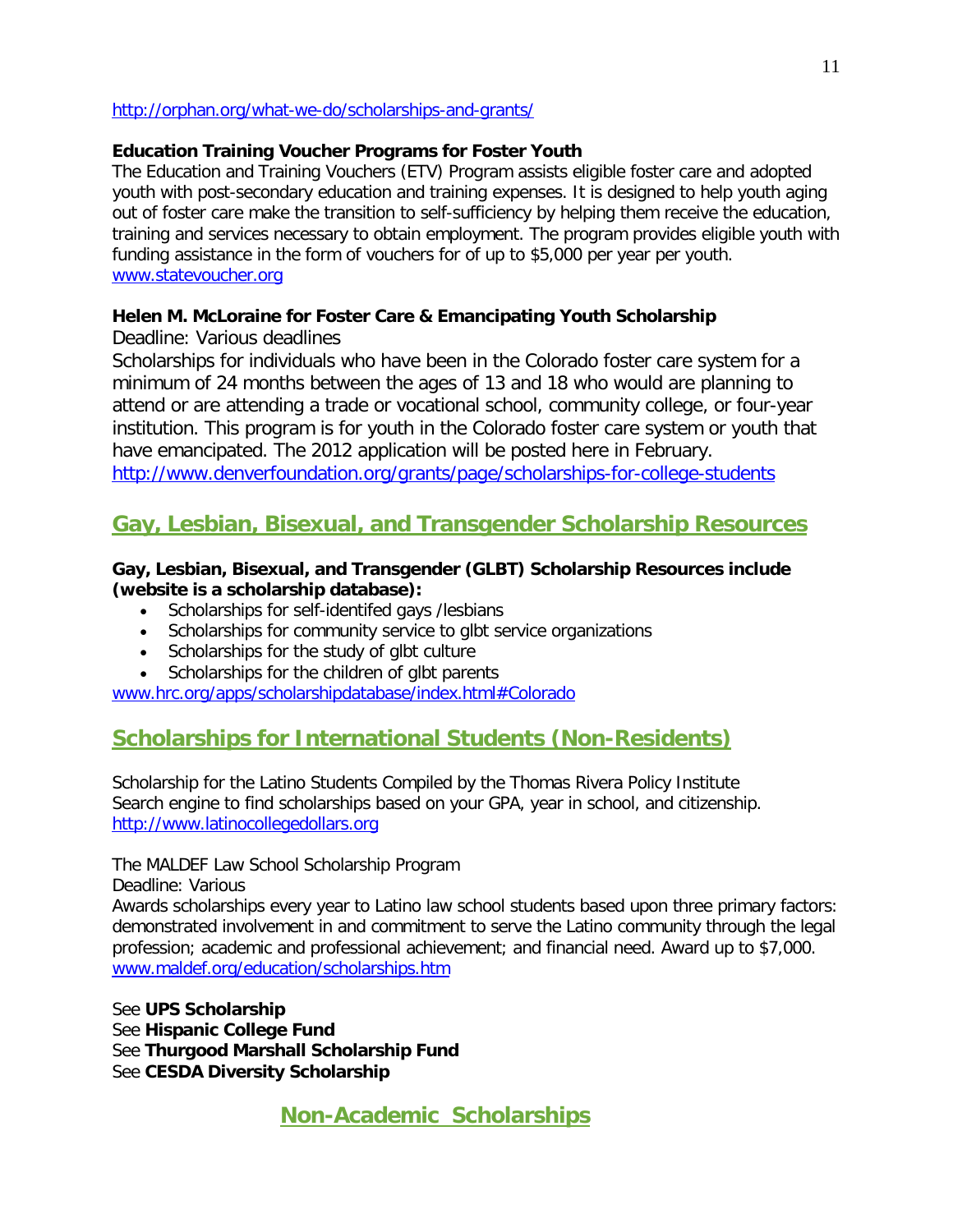The websites below lists some more interesting non-academic scholarships. The scholarship for left-handed students is the one most frequently mentioned by news media, but the duct tape contest is gaining in popularity.

#### **Duck brand duct tape Stuck-At-Prom Contest**

Deadline: Spring Deadline "If a student wears the latest fashion in duct tape, he or she may win cash for college and flex their creative muscle". Awards range from \$500 to \$3,000. [www.stuckatprom.com/contests/prom/](http://www.stuckatprom.com/contests/prom/)

#### **The Kor Memorial Scholarship**

Deadline: See donor website for details The purpose of the Kor Memorial Scholarship is to recognize and encourage scholarship in fields of language study. Familiarity with Klingon or other constructed languages is not required, however creative and innovative applicants are preferred. [www.kli.org/scholarship](http://www.kli.org/scholarship)

#### **Scholar Athlete Milk Mustache of the Year Award (SAMMY)**

Deadline: Varies, please check donor website for deadline If you want to star in a Milk Mustache ad and you excel in academics, sports and community service then you should check it out! <http://sammy.bodybymilk.com/index.php>

#### **Scholarship Red**

Deadline: See donor website for details

We are less than 4% of the world's population! Not even 2% of America's. Plus as it is a recessive trait we are slowly going into extinction! That must be deserving of some scholarship! One person thought as much and decided to help new generations of ginger-haired students by creating their own scholarship. The scholarship will be awarded to one person and be worth \$250.

[Scholarshipred.com](mailto:Scholarshipred.com)

#### **Tall Club International Student Scholarship**

Deadline: Opens July 15<sup>th</sup>

Annually, at TCI Convention, TCI awards student scholarship(s) of up to \$1000 each to tall students who are under 21 years of age and attending their first year of college in the following fall. The recipients must also meet the TCI heights requirements minimums of 5'10" for women and 6'2" for men.

[www.tall.org/scholarships.cfm](http://www.tall.org/scholarships.cfm)

#### **UPS Scholarships**

Deadline: Check donor website for details

Offers scholarship support to children of UPS employees who plan to enter a four-year degree program at colleges and universities. Range is from \$2000 to \$6000 per year over four years of undergraduate study. Scholarship also includes scholarships for Achievement Scholars, Merit Scholars, Canadian and Mexican students.

[www.community.ups.com/education/available+scholarships](http://www.community.ups.com/education/available+scholarships)